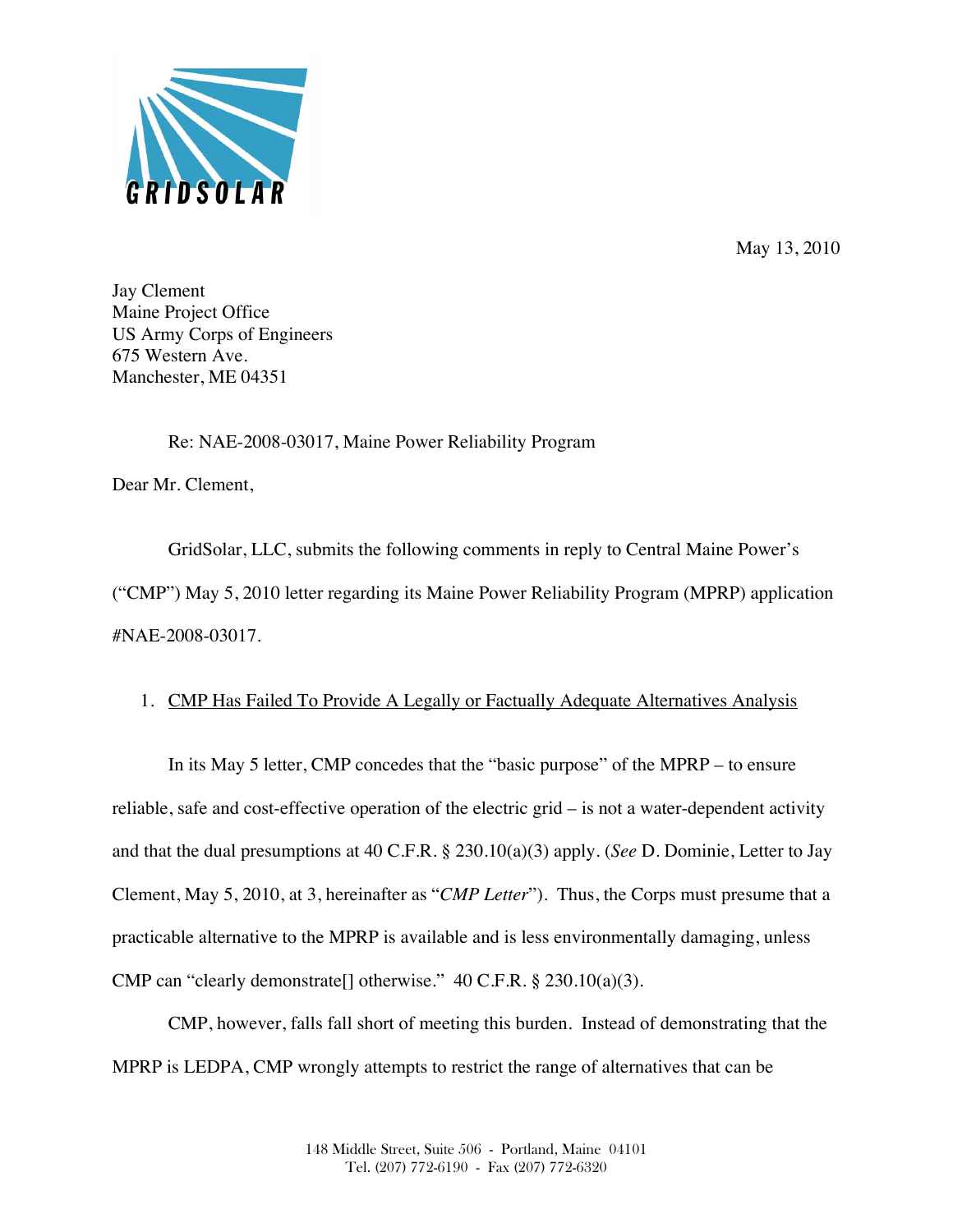considered. (*CMP Letter*, at 3-7). CMP's contention is apparently that the "overall project purpose" is narrower than the "basic purpose," and since the MPRP was proposed as a transmission project, the overall project purpose is to meet CMP's reliability needs through construction of new transmission capacity. As such, CMP contends that non-transmission reliability solutions are off limits to the Corps' LEDPA analysis. (*CMP Letter,* at 7) ("proper review [of alternatives] would focus on factors such as routes, pole placements and spans, and size and location of substations").

CMP's attempt to re-define the purpose of the MPRP from a grid reliability project to a transmission construction project is a transparent effort to avoid both the Corps' rules and longstanding practice, and should be rejected as contrary to the law and the facts of this case. By definition, "[a]ctivities which do not involve a discharge of dredged or fill material into the waters of the United States…" are presumed to be available alternatives in the LEDPA analysis. 40 C.F.R. § 230.10(a)(2). Here, there are multiple non-transmission alternatives ("NTA") – including efficiency, demand response, smart grid components, battery storage, photovoltaic solar energy, and distributed generation – that would provide equally reliable, safe and costeffective service for CMP's customers but which, by their nature, do not involve discharge of dredge or fill materials into the navigable waters.

Therefore, these NTAs must be part of the LEDPA analysis. In fact, CMP identified and analyzed several of these NTAs as part of its original 404 alternatives analysis and incorporated certain NTAs into the final MPRP proposal. (*See* CMP, *NRPA Application – Maine Power Reliability Program, Alternatives Analysis,* June 2009, at ch. 2 (hereinafter as "*NRPA App*.")) Thus, having included NTAs in the MPRP, CMP cannot now claim that NTAs are outside the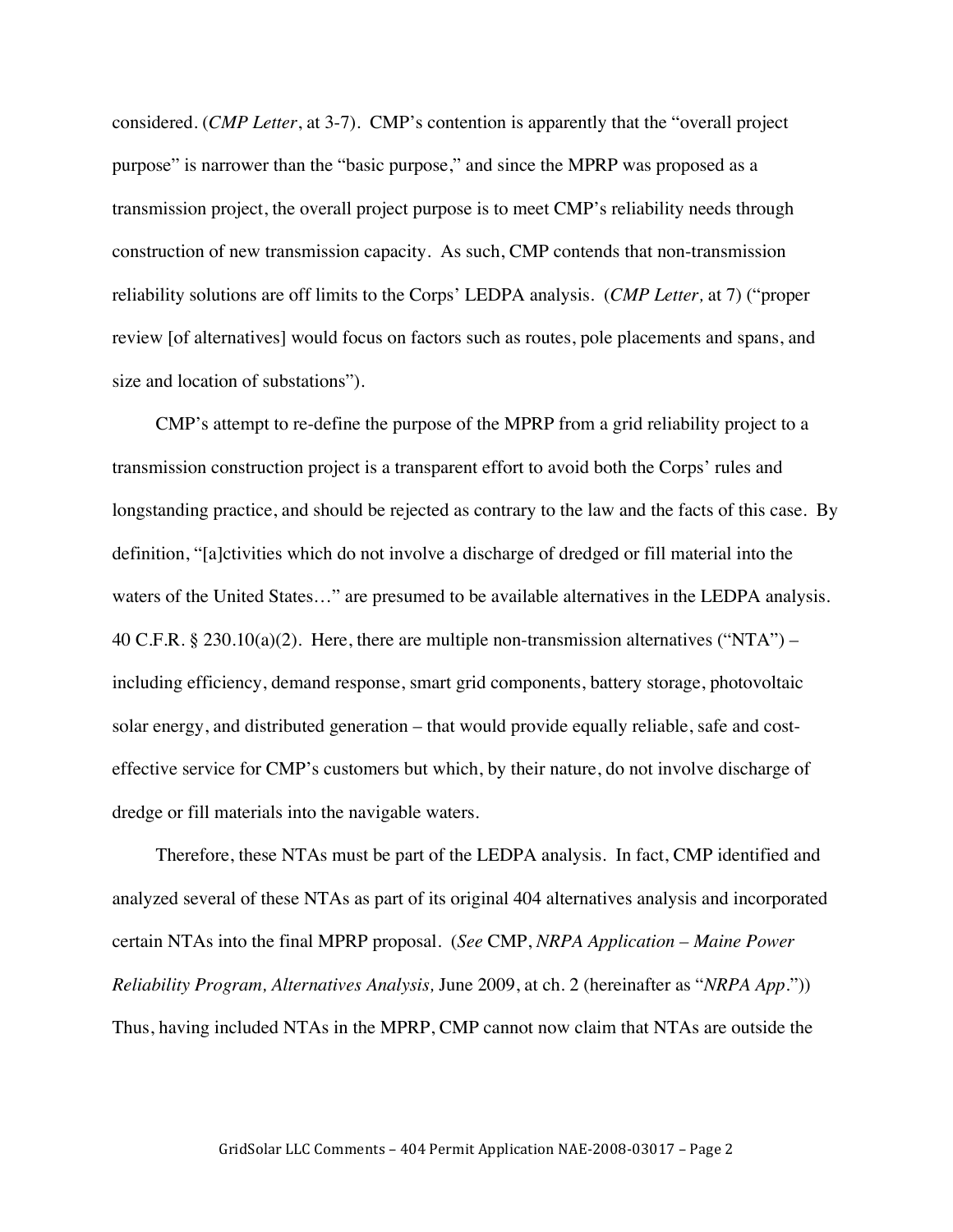scope of the overall project purpose – they are, in fact, an integral part of the project.<sup>1</sup>

Regardless, the Corps' rules expressly state that the § 404 alternatives analysis must consider, "the practicability of using reasonable alternative locations *and methods* to accomplish *the objective* of the proposed structure or work." 33 C.F.R. § 320.4(a)(2)(ii) (emphasis added). Here, as noted by both CMP and GridSolar in previous filings, non-transmission methods can clearly and fully accomplish the reliability, safety and cost objectives of CMP's proposed transmission project. Thus, NTAs must be part of the Corps' alternatives analysis; anything less would obstruct the intent of Congress in establishing the § 404 program. *See National Wildlife Federation v. Whistler*, 27 F. 3d 1341, 1346 (8th Cir. 1994) ("The cumulative destruction of our nation's wetlands that would result if developers were permitted to artificially constrain the Corps' alternatives analysis by defining the projects' purpose in an overly narrow manner would frustrate the statute and its accompanying regulatory scheme.").

This approach to the LEDPA analysis should not be new or surprising. Rather, it is the regular practice of the Corps and the courts to consider a broad range of alternative methods to accomplish the applicant's objectives. For example, for highway and bridge projects, the Corps regularly evaluates non-construction alternatives. *See e.g., Conservation Law Found. v. FHWA*, 827 F. Supp. 871, 886 (D. R.I. 1993) (including no build and transportation system management alternatives); *Utahns for Better Transp. v. US Dept. of Transp*., 305 F. 3d 1152, 1190 (10th Cir. 2002) (mass transit and travel demand reduction alternatives). Similarly, for reservoir projects the Corps looks at alternative methods of supplying water. *See e.g., Alliance to Save the* 

 $1$  In fact, CMP submitted an analysis of many of these non-transmission alternatives pursuant to 40 C.F.R. § 230.10(a), *see NRPA App*., at 2-1, and described the NTA solutions as "a variant of the 'no-action' alternative wherein potential NTAs might replace (or avoid) some or all of the proposed transmission segments." (*NRPA App*. at 2-22.) Based on the effectiveness of these alternatives, CMP then included some of them into the MPRP. (*Id*. at 2-23).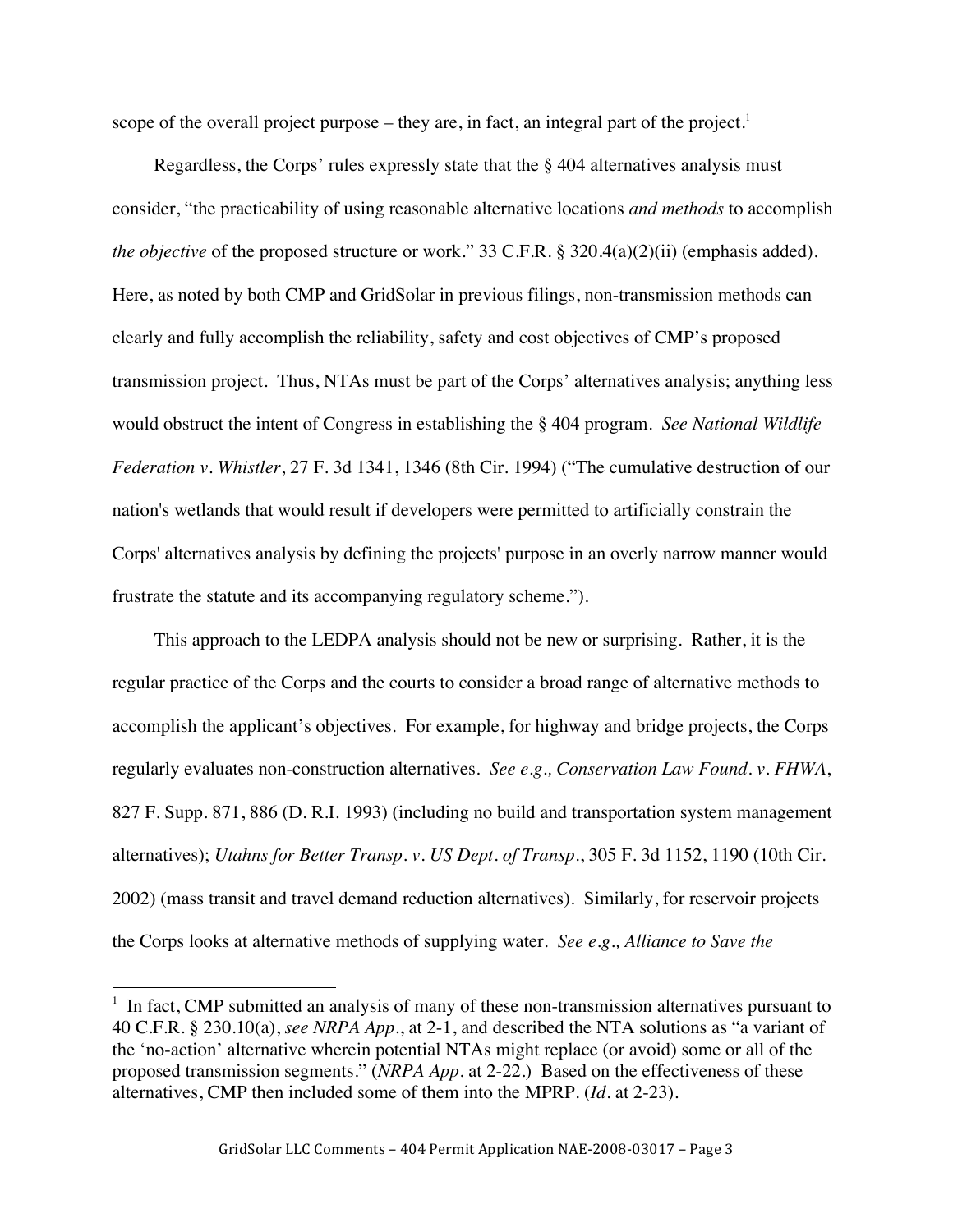*Mattaponi v. U.S. Army Corps of Engineers*, 606 F. Supp. 2d 121, 130 (D.D.C. 2009) (hybrid alternative including conservation, groundwater and reduction of dead storage in existing reservoirs less environmentally damaging that building new reservoir); *James City County, Va. v. USEPA*, 955 F. 2d 254, 258 (4th Cir. 1992) (alternatives considered included pipeline from another system, conservation, and groundwater). There is no bar here on the Corps looking at alternative methods of providing electric grid reliability; to the contrary, it *must* review such alternatives and find them impracticable or more environmentally damaging before it can issue a § 404 permit for the MPRP.

#### 2. Incidental Purposes, Such As Economic Stimulus or Benefits to Wind Developers Are Not Valid Project Purposes and Cannot Limit the Range of Alternatives

Next CMP attempts to artificially limit the range of alternatives by adding, *post-hoc*, new project purposes such as job creation or support of potential future wind development. (*See CMP Letter,* at 5-7 and 12-13). It is well established that secondary, or "incidental" benefits are not considered part of the project purpose in the alternatives analysis. *See, e.g*., *Shoreline Associates v. Marsh*, 555 F.Supp. 169, 179 (D.Md.1983), aff'd, 725 F.2d 677 (4th Cir.1984) (the "primary aspect of the proposed project is the construction of a townhouse community, not the construction of a boat storage facility and launch, which are incidental to it."); *Korteweg v. Corps of Engineers of the United States Army*, 650 F.Supp. 603, 606 (D.Conn.1986) (side benefits not integral or essential to project are not part of the project purpose).

Even if inclusion of such incidental purposes were allowable, consistent with its LEDPA burden, CMP must provide evidence of need for that purpose, *see* 33 C.F.R. § 320.4(2)(ii) (the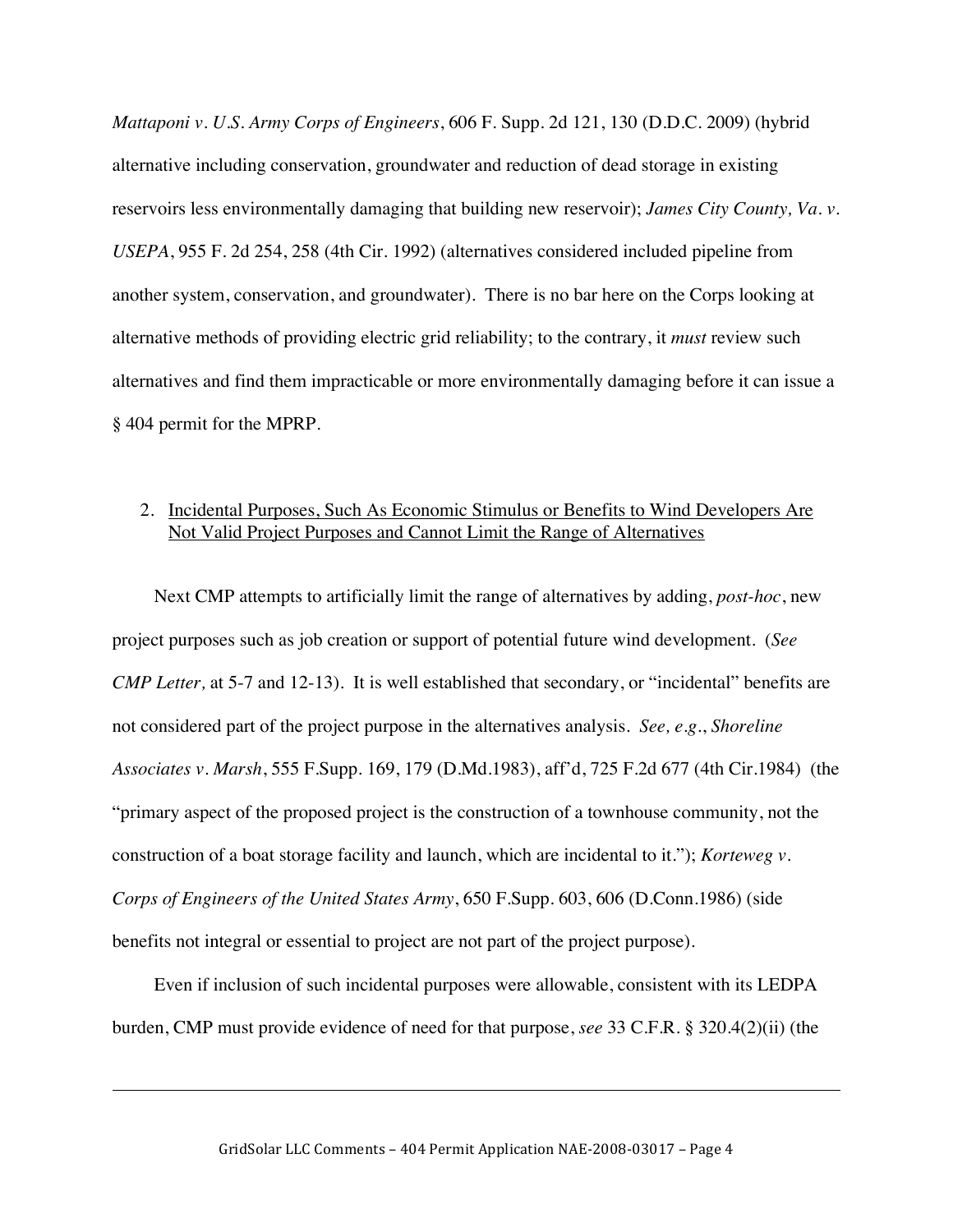Corps must consider in every application the "relative extent of the public and private need for the proposed structure or work"); evidence that the MPRP would in fact meet that need; and then clearly demonstrate that presumptively available LEDPA alternatives would not meet those additional purposes. CMP has made no showing on any of these grounds; instead it offers conclusory and wholly unsupported statements that the MPRP will provide wind energy benefits and economic stimulus while speculating that "NTAs provide no comparable benefits." (*CMP Letter* at 12-13.)

Even if these so-called project purposes were relevant – and they are not – CMP's arbitrary and speculative claims fall far short of its burden to "clearly demonstrate" that NTAs do not meet these purposes and therefore are not practicable. *See Mattaponi*, 606 F. Supp. 2d at 130 (speculation is inadequate to satisfy LEDPA requirements). In actuality, CMP's claim that NTAs do not provide comparable benefits is false. As noted in many of GridSolar's filings, its NTA has superior job creation and economic benefits compared to the MPRP. (*See, e.g*., GridSolar, *Supplemental Filing*, Sept. 8, 2010, at 17-31.)<sup>2</sup> Additionally, distributed generation and smart grid components would have substantial benefits to integration of ephemeral wind resources upon the Maine grid, including the ability to dispatch quick-start backup resources needed to ensure grid stabilization when wind speeds decline. In sum, CMP claims with regard to incidental project benefits such as wind or jobs are neither legally relevant, nor factually accurate.

<sup>&</sup>lt;sup>2</sup> Submitted to the Corps as GridSolar, Ex. 4.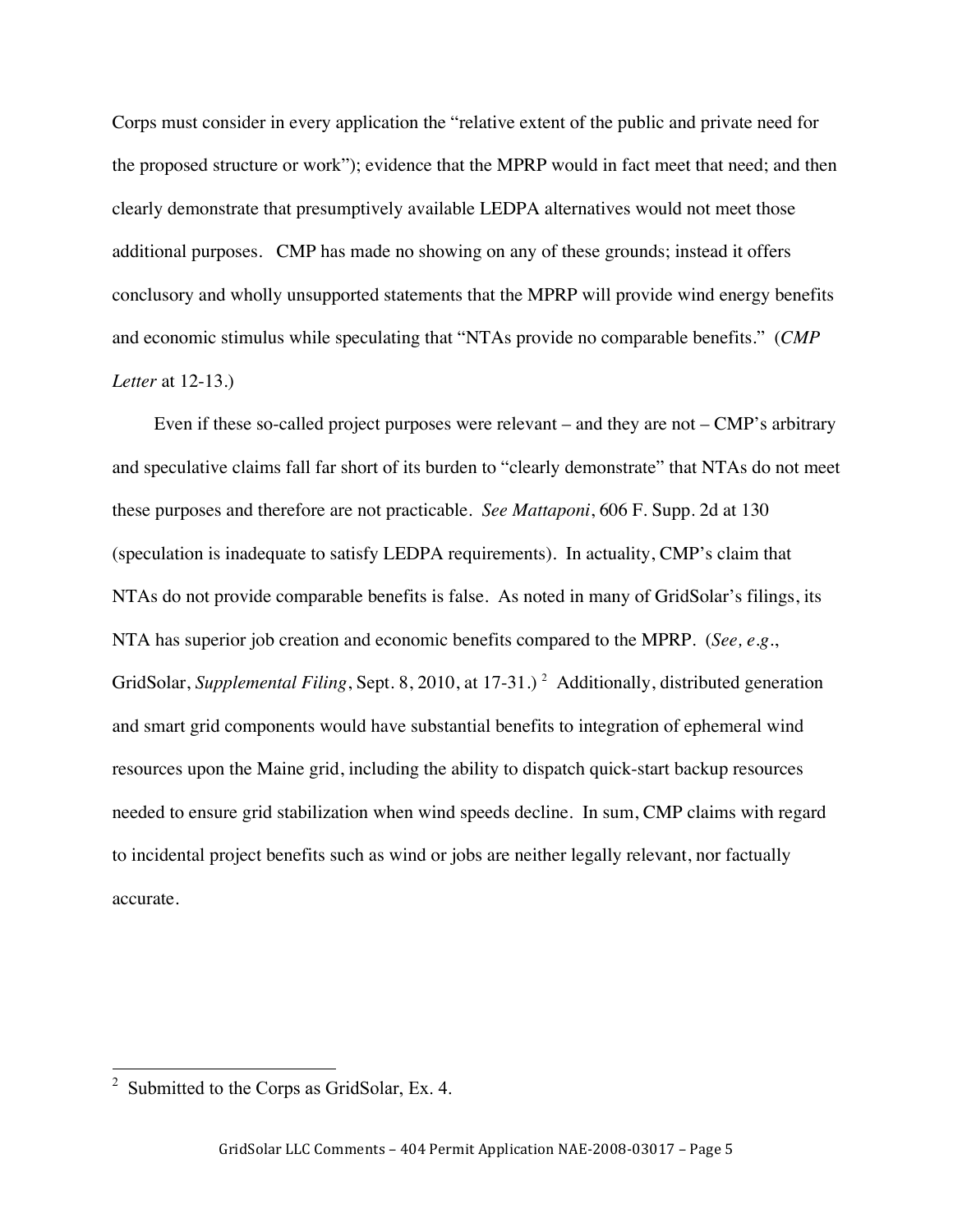# 3. The Maine PUC Staff's *Examiners' Report* Has Again Confirmed That CMP's Assessment of Need for the MPRP is Exaggerated and Accelerated

Contrary to CMP's allegations (*CMP Letter,* at 7-8), both the Clean Water Act and the National Environmental Policy Act ("NEPA") require the Corps to fully analyze and verify the need for the MPRP. *See* 33 C.F.R. § 320.4(a)(1) (Clean Water Act) and 40 C.F.R. § 1502.13 (NEPA). That analysis, in turn is relevant to the LEDPA inquiry. Indeed, it is not uncommon for the Corps to independently assess the need for a project and for that assessment to impact the LEDPA analysis. *See e.g., Mattaponi*, 606 F.Supp. at 125 and 130 (Corps required independent technical review of projected water needs for reservoir water supply project, which was then utilized to assess the practicality of various alternatives).

The same situation applies here. GridSolar does not contend that there is no need for reliability improvements on the CMP grid, but only that CMP has exaggerated demand forecasts and used unreasonable planning assumptions. The result is that the actual level of need is far less and the year of need will come far later than CMP originally estimated in its 2007 *Needs Assessment*. This problem was recently confirmed in both respects by the Maine Public Utilities ("MPUC") Staff *Examiners' Report.* (*See* MPUC Staff, *Examiners' Report*, April 23, 2010, at 53  $-68$ ) (hereinafter as "*ER*")).<sup>3</sup> That report concluded – based on all the evidence submitted during the two years of hearings in the MPRP docket before the MPUC – that peak loads on the CMP system will not reach CMP's original 2007 peak load forecast until 2019 (compare *ER* p. 54 with ER p. 67), and that the CMP system will not reach the 2,200 MW peak load level used by CMP to justify the MPRP anytime within the standard 10 year planning horizon. (*ER,* at 67.) Moreover, the MPUC Staff also rejected the CMP and ISO New England ("ISO-NE") reliability

<sup>&</sup>lt;sup>3</sup> See CMP Letter, Ex. C, for a copy of the Examiner's Report.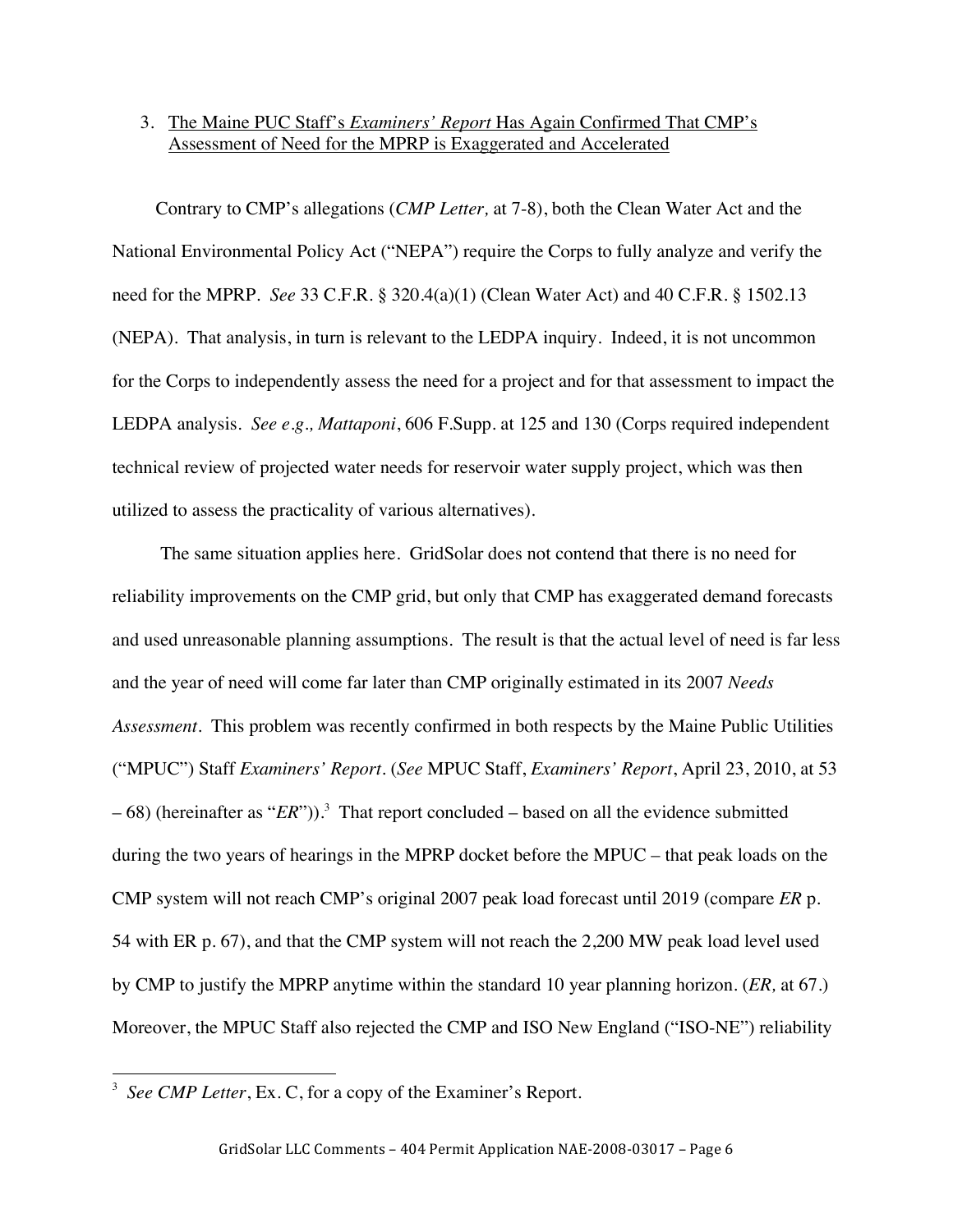analysis, concluding that "ISO-NE's assumptions, especially regarding the unavailability of generation combined with other assumptions such as extreme weather conditions load forecast are unreasonable and do not meet ISO-NE's own requirements…." (*ER*, at 1-2.)

These flaws in CMP's *Needs Assessment* for the MPRP are critical to the Corps' LEDPA analysis because reductions in the amount and year of need have profound implications for the design, cost, and suitability of non-transmission alternatives. Accordingly, as noted in GridSolar's April comments to the Corps, CMP must re-evaluate NTAs in light of the reduced level and year of need in order to satisfy its burden under 40 C.F.R. § 230.10(a).

CMP's May 5 response to GridSolar's comments never addresses this critical point, but instead merely claims that the Corps must defer to the need determinations of the MPUC and to ISO-New England ("ISO-NE"). (*See CMP Letter,* at 7-10.) Again, this is nothing more than CMP attempting to evade its burden to show that the MPRP is LEDPA pursuant to 40 C.F.R. §  $230.10(a)(3)$ . Moreover, it is irrelevant. First, CMP ignores the fact that it has revised downward its own demand forecasts in each of the last four years and, thus, cannot reasonably rely upon a stale NTA analysis that is based on what it has already conceded is an exaggerated forecast. (See GridSolar, *Brief of GridSolar LLC*, March 9, 2010, at 12-13).<sup>4</sup> Secondly, as noted above, the MPUC Staff has also concluded that CMP's *Needs Assessment* for the MPRP is substantially outdated and substantially exaggerates and accelerates the apparent need for the MPRP.

<sup>4</sup> *See also Examiner's Report* at 32-44 and GridSolar, *Reply Brief of GridSolar, LLC*, March 23, 2010, at 7- 12 (attached as Ex. 26) for a detailed explanation of why, pursuant to the Federal Power Act, ISO-NE's judgment with regard to the need for the MPRP is not binding upon either the MPUC or the Corps.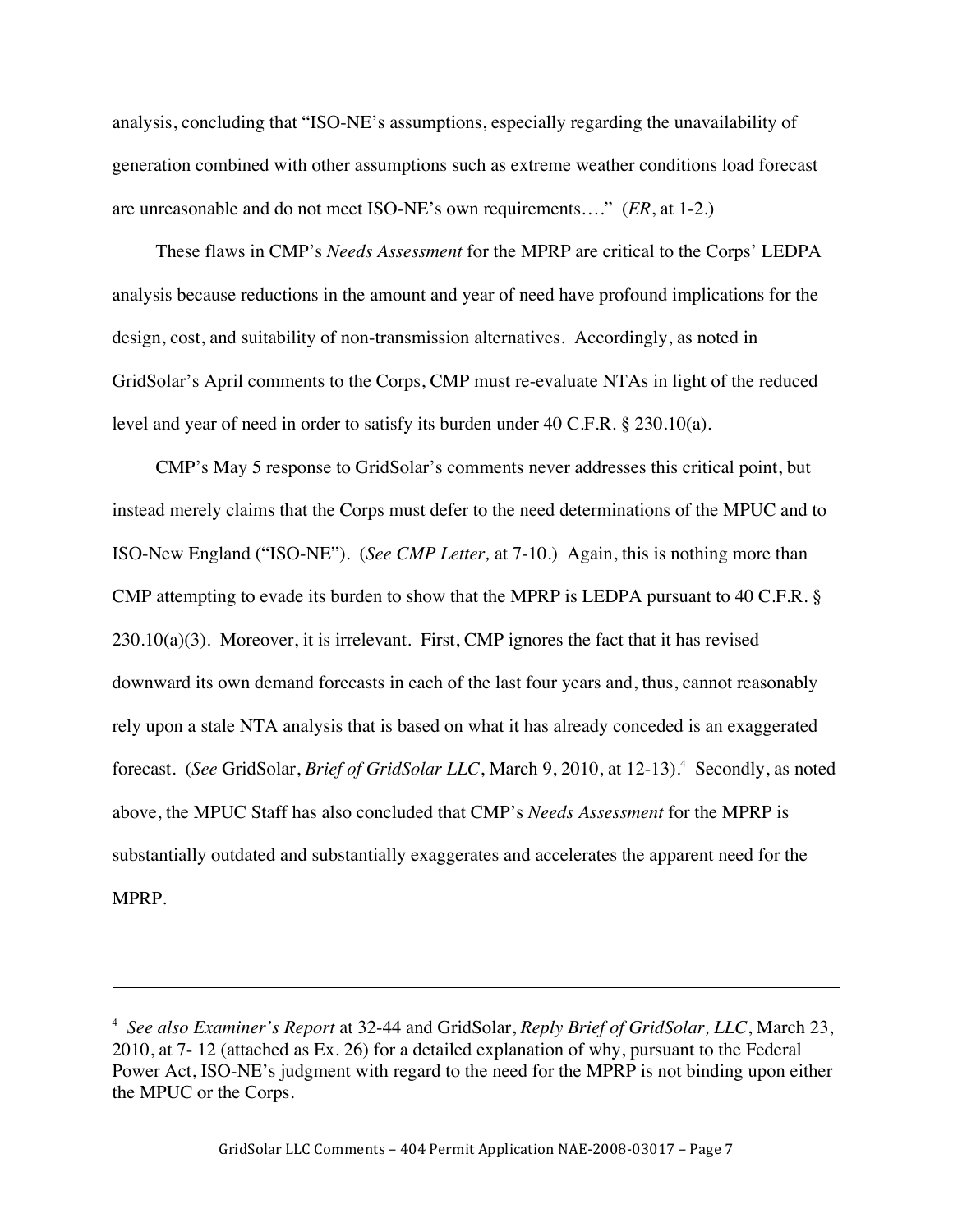As for ISO-NE, it is neither a government agency nor an independent expert, and is due no deference by the Corps under 33 C.F.R. § 320.4(a)(3). ISO-NE is a consortium of electric transmission utilities that serve New England, including CMP. Pursuant to agreements among these utilities, ISO-NE will distribute 100% of the cost of the bulk power components of the MPRP across all electric utilities in New England. Thus, ISO-NE is nothing more than another private utility, and is essentially a co-applicant with CMP in the MPRP application. Accordingly, just like CMP, information submitted by ISO-NE is subject to independent verification by the Corps. *See Greater Yellowstone Coal. v. Flowers*, 359 F.3d 1257, 1269 (10th Cir. 2004) ("the Corps may not issue a § 404 permit unless the applicant, 'with independent verification by the Corps, provides detailed, clear and convincing evidence *proving'* that an alternative with less adverse impact is 'impracticable'")(emphasis in original). Regardless, ISO-NE has also annually downward revised its peak load forecasts, and in fact has estimated even lower and slower load growth over the next decade than CMP. (*See* GridSolar, *Reply Brief of GridSolar LLC*, March 23, 2010, at App. C). Moreover ISO-NE's transmission planning process considers only transmission solutions and its MPRP review expressly did not consider NTAs. Thus, even if it wanted to, the Corps cannot rely upon the ISO-NE's expert analysis with regard to NTAs – it doesn't have one.

## 4. The MPUC Staff's Examiner's Report Confirms That CMP's NTA Study is Fatally Flawed

While CMP claims that the MPRP will provide reliability at the lowest net present value cost for Maine and the New England region based on the societal cost analysis developed by LaCapra Associates (*CMP Letter*, at 10-11), the MPUC Staff concludes that LaCapra's societal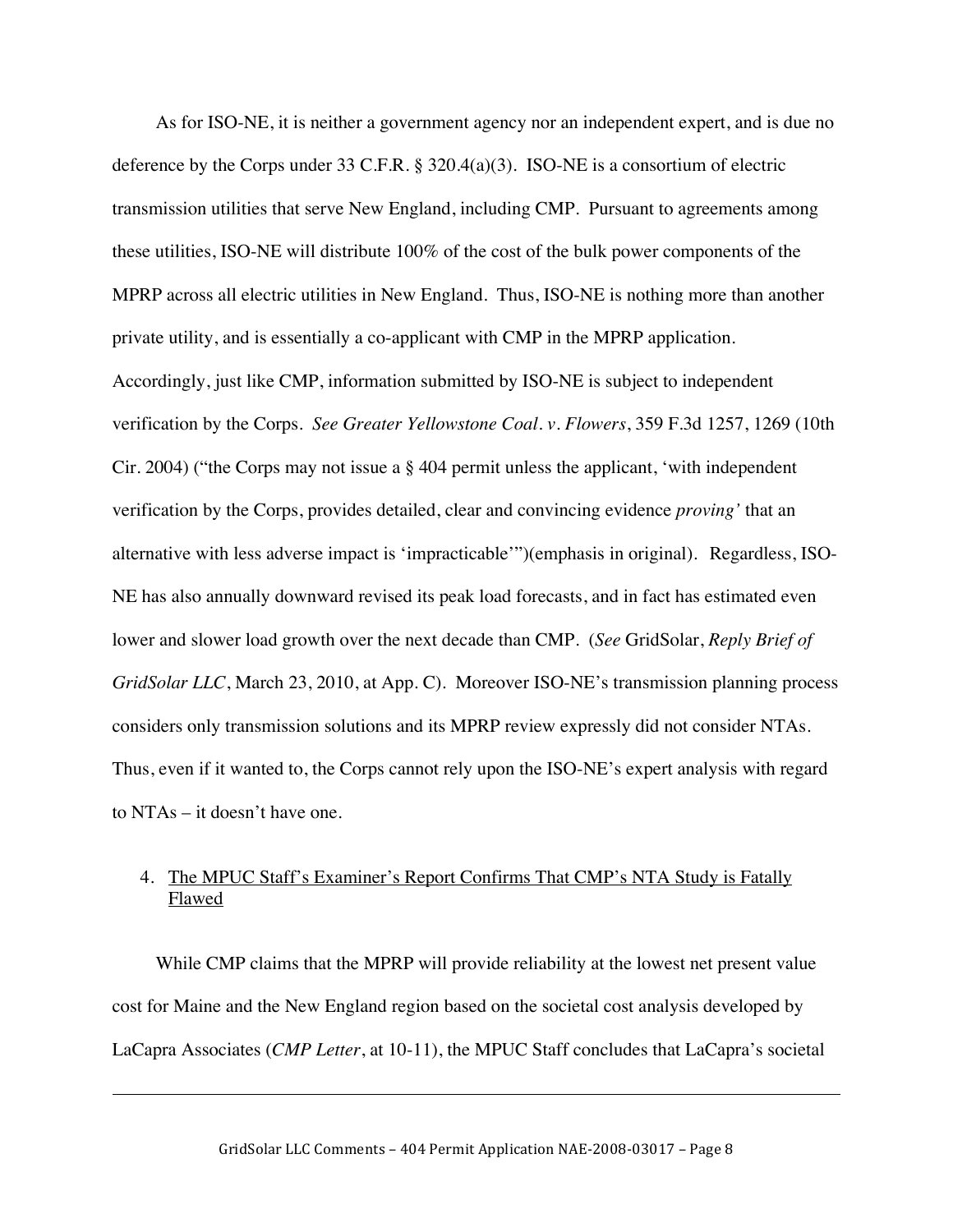cost analysis does not "provide a reliable basis for decision" and notes that the underlying assumptions used by LaCapra – including future loads, resources, resource costs and market prices – are "susceptible to challenge" and often turn out to be wrong. (*ER,* at 117.) Indeed, in support of its conclusion that the LaCapra societal cost analysis is unreliable, the MPUC Staff restated the extensive problems with those assumptions as presented by intervenors to the MPUC proceedings (*ER,* at 116-117), and specifically noted that "the NTA analysis should have examined 'hybrid' solutions within sub-regions" and that "[w]ithout considering such hybrids, it is difficult to conclude that any of the alternatives presented is 'optimal.'"  $(ER, at 118.)^5$  The

MPUC concluded:

The study is ambitious in its design by attempting to measure both direct and consequential costs associated with each alternative and, thereby, capture the relative effect each would have on total electricity costs, including factors such as locational energy and capacity market prices. The societal cost approach has theoretical merit, and we do not disagree that various transmission and nontransmission alternatives could affect factors such as market prices quite differently. However, the concern presented by this case is that the consequential cost component becomes so large, and is comprised of elements that are widely known to be difficult to accurately forecast (e.g. energy prices), that it becomes unwise to draw a definitive conclusion from the results. This is particularly evident in the LaCapra Study results where: (1) consequential costs range from 80% to 98% of total societal costs; (2) the transmission alternative and "best" NTA are within 3.3% of each other; (3) no sensitivity analysis around "base case" assumptions was provided. With relatively small variances in market prices over the 20-year study period, the study conclusion could be completely reversed. In this sense, the results are not sufficiently "robust" to be relied upon.

(*ER*, at 118-119). The MPUC Staff conclusion fully confirms the extensive problems with the

NTA analysis cited by GridSolar in its April comments to the Corps. For this reason alone, the

Corps should find that CMP has failed to meet its burden.

<sup>&</sup>lt;sup>5</sup> This also confirms GridSolar's contention that CMP has failed to evaluate the full range of presumptively available and less environmentally damaging non-transmission alternatives.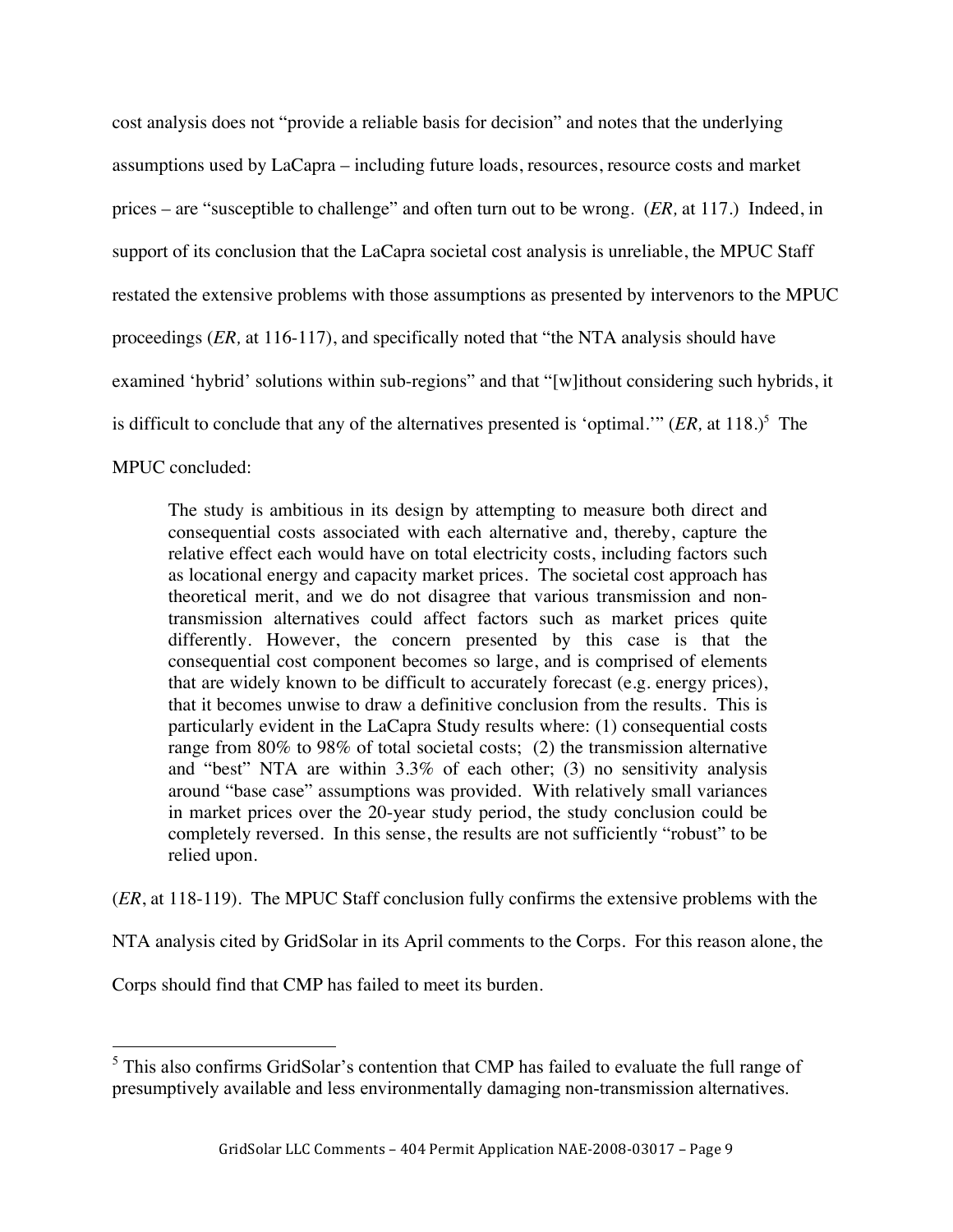In lieu of the LaCapra societal costs analysis, the MPUC staff compared direct costs of the MPRP and LaCapra's non-transmission alternatives, concluding that – even with the inaccuracies noted by GridSolar and the Office of the Public Advocate ("OPA") – "*the best NTA examined would cost substantially less than the MPRP*, but substantially more than Maine's 8% load share." (*ER*, at 119, emphasis added.)<sup>6</sup>

Based on regional cost socialization – a factor that is irrelevant to the Corps 404 analysis – the MPUC staff did not recommend NTAs as a wholesale substitute for the MPRP. (*See ER,* at 119-120.) Nonetheless, even assuming regional cost sharing, the Staff recommended NTA alternatives replace MPRP components for the Mid-coast Loop and the South Portland Loop.<sup>7</sup> Additionally, the Staff concluded that GridSolar "has made a *prima facie* case that the concept it proposes is feasible and potentially beneficial." (*ER,* at 122-123). Thus, the fact that Staff has recommended NTAs in lieu of the MRPR for certain sections, and concluded that the GridSolar Project is feasible and potentially beneficial, is yet further evidence that CMP's NTA analysis is flawed and that non-transmission solutions are in fact practicable and less environmentally damaging than the MPRP.

### 5. The GridSolar Project Is Not Speculative or Experimental

CMP next contends that the GridSolar Project is speculative, and relies upon comments in the Examiners' Report that the GridSolar Project is "feasible and potentially beneficial" but

 $6$  Staff failed to note, however, that the NTA costs used in this estimate are based upon CMP's inflated needs assessment. As explained in GridSolar's prior comments to the Corps, when these flaws are corrected, the total cost of NTAs is less than the MPRP even assuming a 92 percent subsidy by non-Maine ratepayers.

 $\frac{7}{1}$  It is our understanding that the South Portland Loop is eligible for regional cost socialization, however, ISO-NE has never ruled on this project component.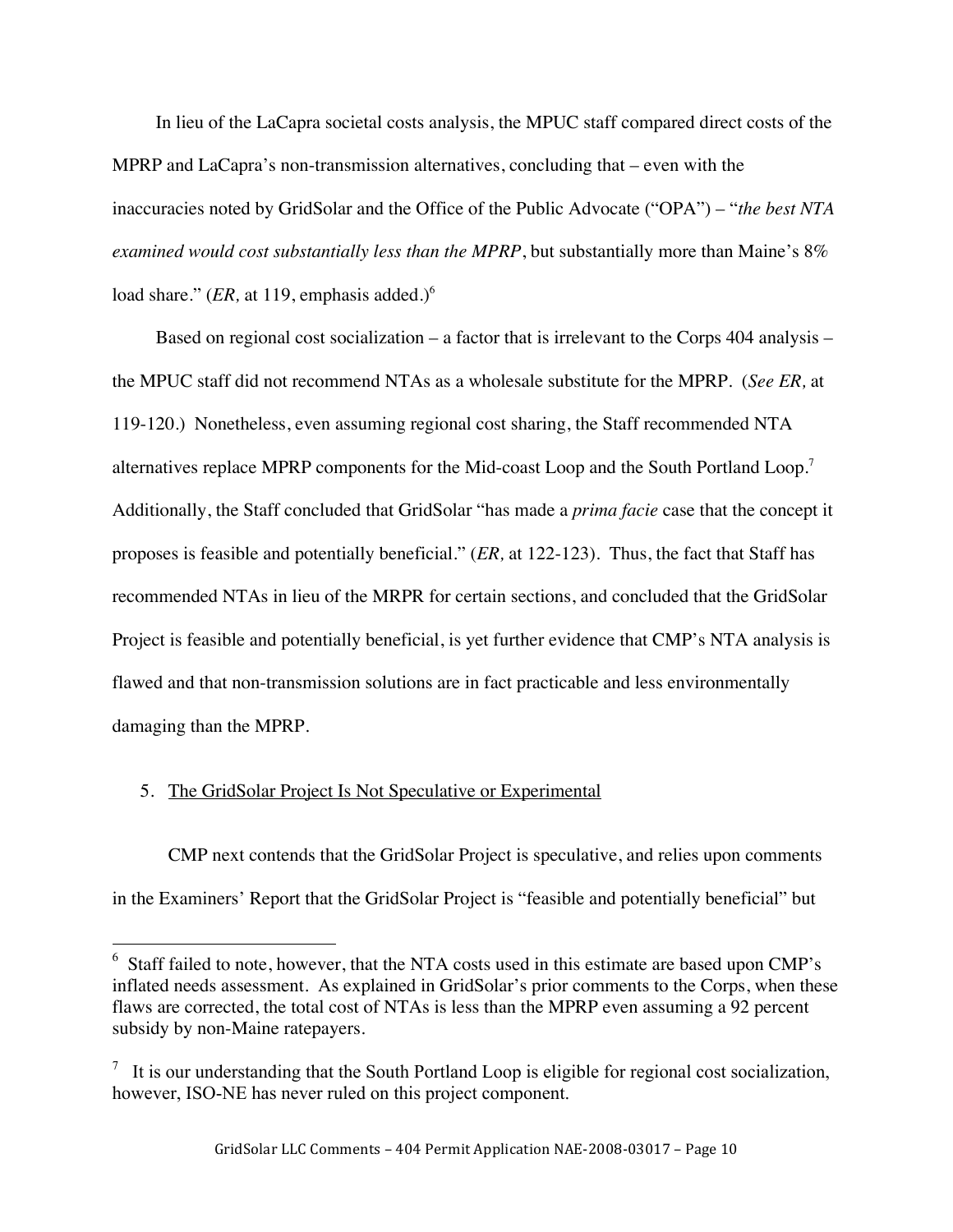that "the design and implementation of the systems, required operational changes and costs/benefits are not sufficiently known for a finding to be made that would allow the GridSolar project to replace the MPRP or any of its sub-components. Moreover, it is unlikely that these issues can become sufficiently known without actual field testing and experience." (*ER,* at 122.)

Lack of experience in Maine does not, however, equate to speculation or uncertainty. Indeed, the two major parties to the MPUC proceedings in the MPRP docket – CMP and the OPA – both acknowledged that the GridSolar Project will work and will provide comparable reliability benefits to those provided by the MPRP. Moreover, the Examiners' Report provides no analysis or support for its conclusion that the concept must be field-tested. In fact, this is contrary to the record. Each of the equipment components of the GridSolar Project is, today, fully operational on many electricity grids in the United States and is working as designed. These components include distributed solar generation, back-up engine-generators, electricity flow meters and communication systems. EnerNOC, among others, has demonstrated the ability to remotely start and stop distributed engine-generators and dispatch customer load in response to signals from a grid operator. ISO-NE, among other grid operators, has demonstrated an ability to perform reliability dispatch on a scale that is orders of magnitude larger than what has been proposed by GridSolar. It is simply not true that the design and installation of the systems and required operational changes are not known. There is no need to field test the operation and performance of equipment, monitoring and control systems and reliability dispatch protocols that are already performing perfectly well in virtually every utility (including the CMP and ISO-NE service territories) in the country.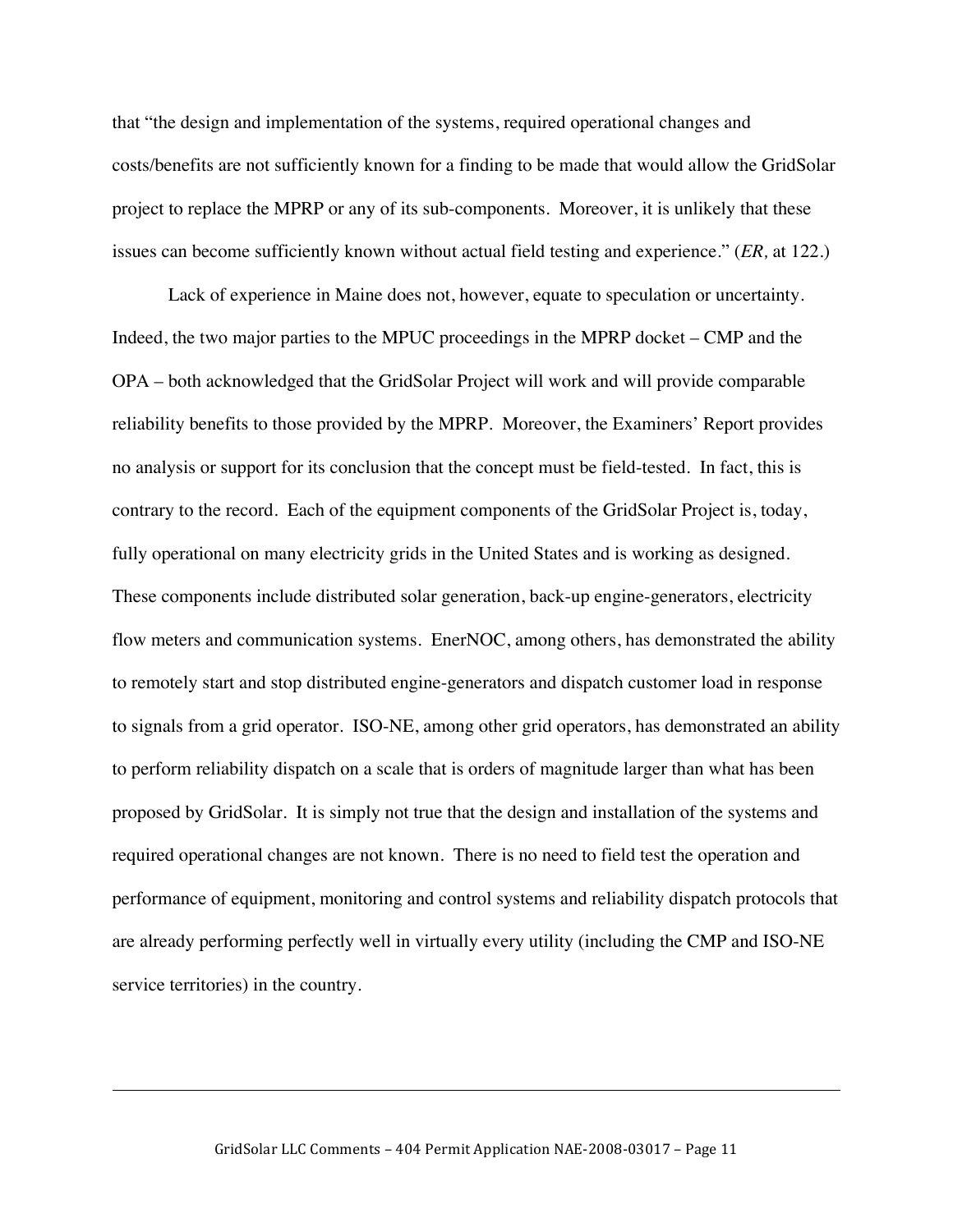GridSolar also developed and presented detailed operational models of how distributed solar generation would operate in Maine, the relationship between back-up generation, load response and distributed solar generation necessary to ensure reliability, and the financial costs of the overall system. (*See* GridSolar Ex.'s 3-6). These models and costs were reviewed by the OPA expert, Mr. Fagan, and found to be reasonable. (*See* GridSolar, *Reply Brief of GridSolar LLC*, March 23, 2010, at 17). Mr. Fagan did not contend that the information provided was incomplete or that actual field-testing was required before he could evaluate the costs/benefits of the GridSolar Project. Similarly, CMP did not contend that the information provided was incomplete. Rather, it performed a thorough evaluation of the GridSolar Project and came to different conclusions about the costs and benefits of the GridSolar Project.<sup>8</sup>

Accordingly, CMP's allegation that the GridSolar Project is speculative is wrong and unsupportable.

#### 6. The GridSolar Project and other NTAs are Less Environmentally Damaging

Finally, CMP also alleges that the § 230.10(a)(3) presumption does not apply to the GridSolar project and other NTAs because CMP presumes "there must necessarily be at least some impact to jurisdictional waters from these alternatives." (*CMP Letter,* at 14.) CMP's comments relate solely on two NTAs, PV solar and large-scale generation, which require new construction. Most other NTAs – including efficiency, demand response, smart grid services, battery-storage, and small-scale and on-site backup generation – involve no or minimal new construction and therefore, by definition, will not have any impacts on jurisdictional waters.

 <sup>8</sup> *See also*, GridSolar, *Exceptions to the Examiners' Report*, May 7, 2010, at 7-9 (attached as Ex. 27).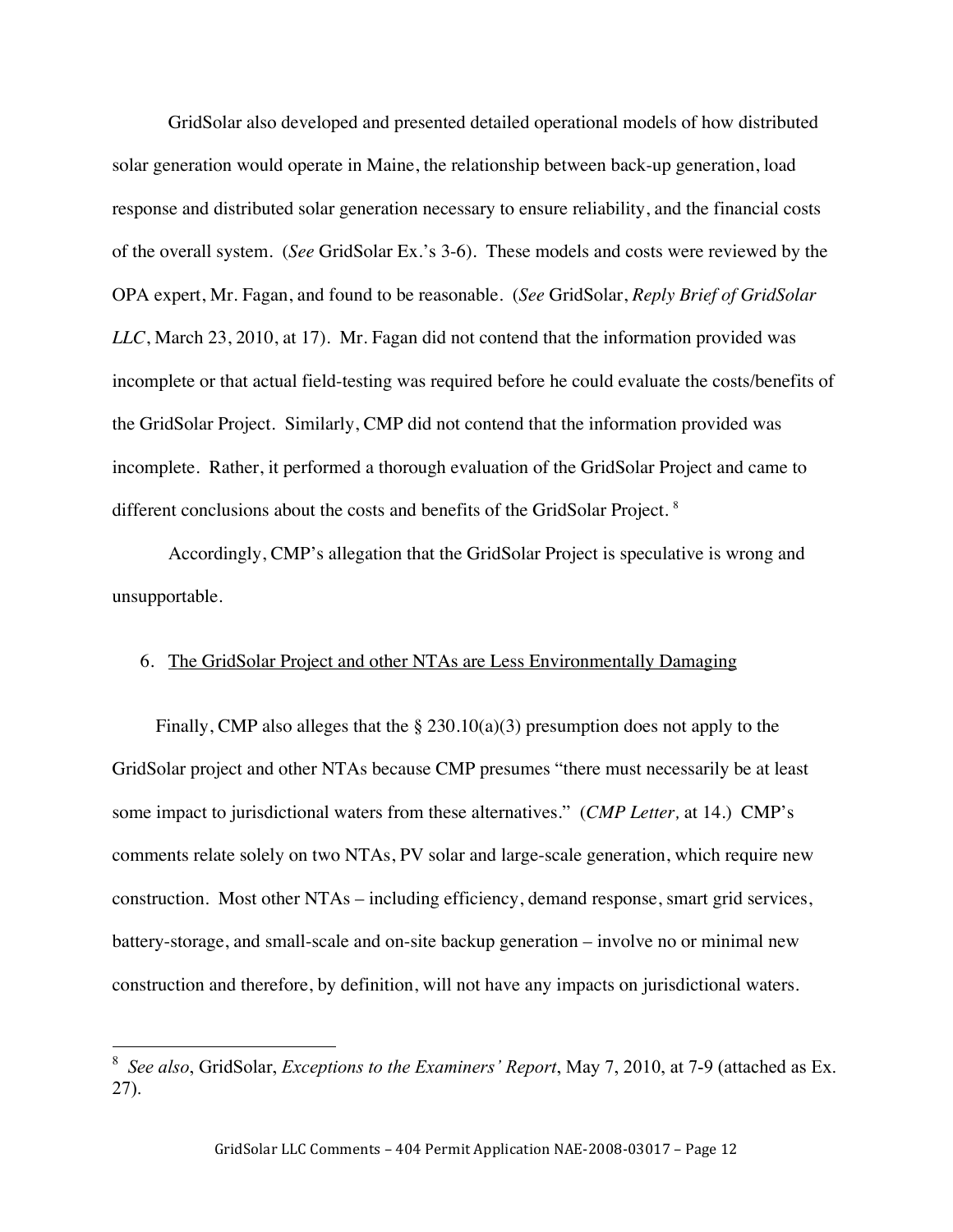Thus, these NTAs unquestionably are entitled to the  $\S 230.10(a)(3)$  presumption and CMP's failure to even attempt to overcome that presumption should be viewed as an admission that these NTAs are in fact less environmentally damaging.

With regard to PV solar and larger-scale generation, CMP provides no evidence that these alternatives will in fact impact jurisdictional wetlands. Instead, CMP merely speculates that given Maine's landscape "it is *improbable* that GridSolar's, or any other, alternative to MPRP could be built without any impacts to wetlands or other special aquatic sites." (*CMP Letter,* at 13, emphasis added). As noted before, speculation is *per se* inadequate to meet the applicant's LEDPA obligation. Since PV Solar and larger scale distributed generation are not water dependent and can be located away from jurisdictional waters, the  $\S 230.10(a)(3)$  burden applies unless CMP can clearly demonstrate otherwise. Here, CMP has not only failed to meet this burden, it utterly ignores and fails to refute the evidence previously submitted by GridSolar demonstrating that because of its modular nature and small-scale distributed design, PV solar and demand response/backup generation (much of which already exists, *see* GridSolar, *Supplemental Filing*, Sept. 8, 2009 at 7-12 and GridSolar, *Second Supplemental Filing*, Oct. 27, 2009 at 34- 38) 9 can be installed entirely in upland and brownfield locations without any impact on jurisdictional waters. (*See Comments of GridSolar, LLC*, at 25 and 43-44). Accordingly, it remains CMP's burden to clearly demonstrate that an NTA that includes PV solar or larger-scale generation facilities would be more environmentally damaging than the MPRP.

#### 7. Conclusion

For the reasons above, GridSolar respectfully requests that the Corps of Engineers deny the CMP's application for a 404 permit for the MPRP due to CMP's failure to clearly demonstrate